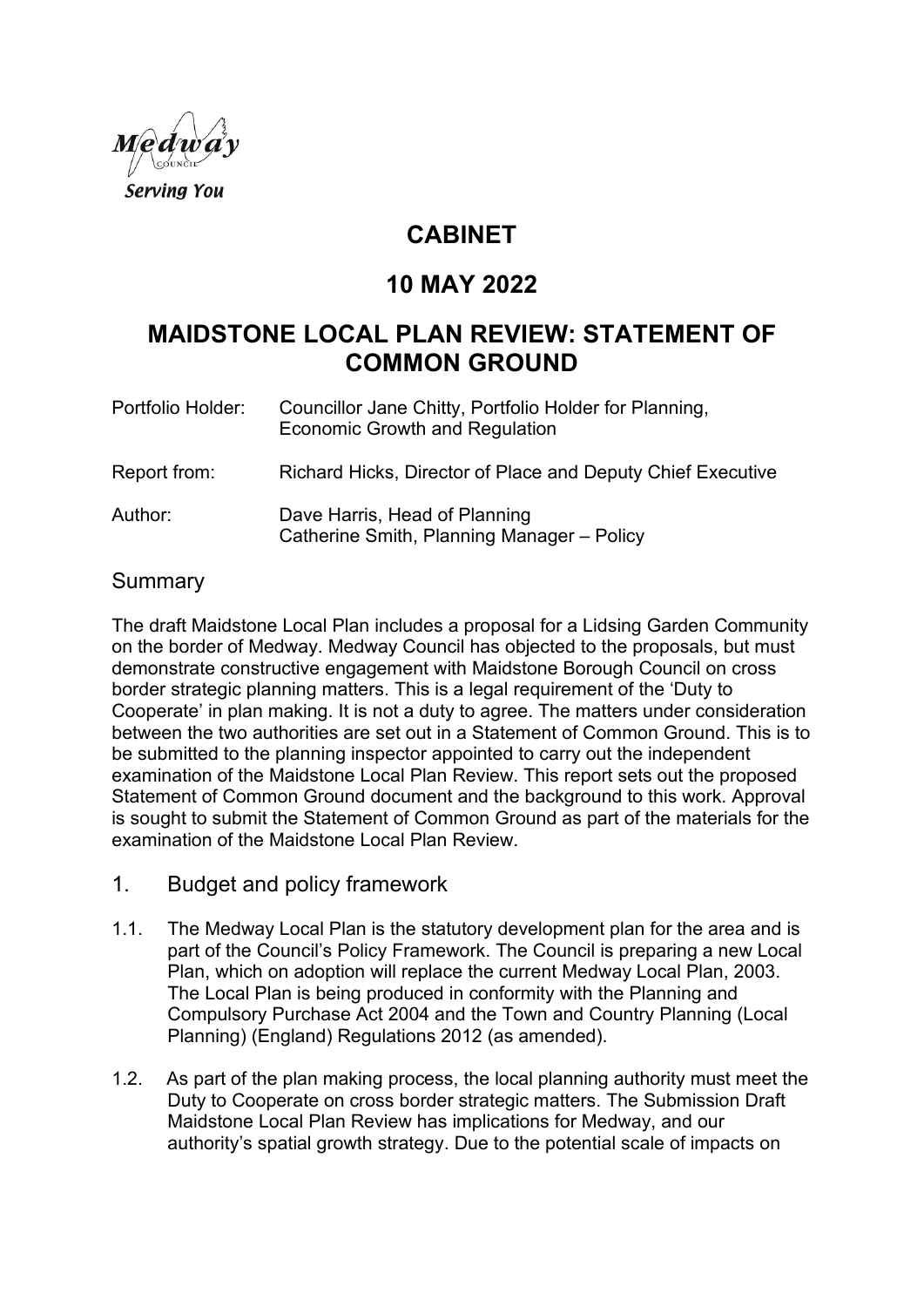Medway, the Statement of Common Ground, as part of the plan making process, is a matter for Cabinet.

1.3. The costs of preparing the Local Plan and the Statement of Common Ground are met within the Planning Service budget.

### 2. Background

- 2.1. Maidstone Borough Council is preparing a Local Plan Review to provide an updated framework for its growth up to 2037. As part of its development strategy, the plan proposes two 'garden communities' promoting strategic scale growth to meet the borough's housing needs over the plan period. The development proposals include Lidsing Garden Community. This proposal is for a strategic development, providing for 2000 homes, 14 hectares of employment land, up to 1500m<sup>2</sup> of retail, leisure and services in a new local centre, and wider infrastructure, including a new primary school, open space and transport services and infrastructure.
- 2.2. The proposed Lidsing Garden Community is situated directly to the south of Medway's border, and is described in the development proposals as a sustainable urban extension to Medway. Medway Council is aware of the landowner's aspirations for a wider cross border proposal for strategic growth across the Capstone Valley and adjacent areas. Work on the new Medway Local Plan has not found such forms of suburban growth to provide for sustainable development. Medway Council has responded to consultations on the preparation of the Maidstone Local Plan Review, with particular regard to the proposals at Lidsing. Due to the proximity to Medway, and the proposals to consider this Garden Community as an urban extension to Medway, there are clear implications arising from the Maidstone Local Plan Review. These matters include pressures on transport networks, services and infrastructure, impacts on the local environment, such as the Kent Downs Area of Outstanding Natural Beauty, and conflict with the emerging preferred spatial strategy for managing Medway's growth. A copy of the Council's representations to the Regulation 19 consultation on the draft Maidstone Local Plan Review is set out at Appendix 1.

#### *Duty to Cooperate*

- 2.3. There is a legal requirement under the Duty to Cooperate on the Council to engage constructively, actively, and on an on-going basis, during the preparation of development plan documents, such as a Local Plan. This is a test that local authorities need to satisfy at Local Plan examination stage and is an additional requirement to the test of soundness. The Duty to Co-operate applies to strategic planning issues of cross boundary significance.
- 2.4. The statutory requirements of the Duty to Co-operate are not a choice but a legal obligation. Whilst the obligation is not a duty to agree, co-operation should produce effective and deliverable policies on strategic cross boundary matters in accordance with Government Policy in the National Planning Policy Framework (NPPF). In the Planning White Paper,' Planning for the Future',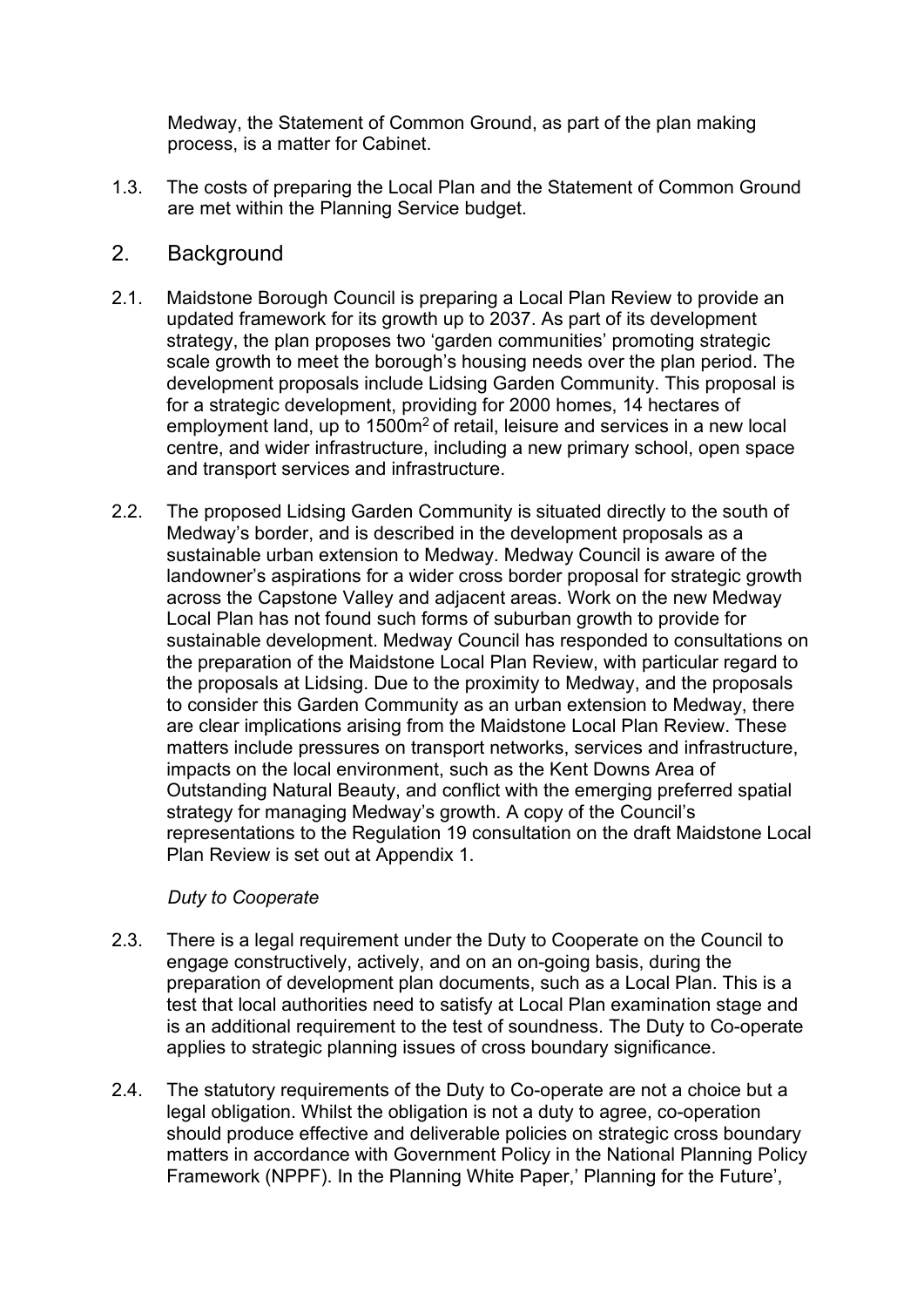published in 2020, the government consulted on changes to the requirements on strategic working in plan making, including the removal of the Duty of Cooperate. The government has not yet introduced any changes.

- 2.5. To demonstrate effective and on-going joint working, Local Planning Authorities should prepare and maintain one or more statements of common ground, documenting the cross-boundary matters being addressed and progress made in subsequent co-operation. The NPPF states that strategic policy makers should collaborate to identify the relevant strategic matters which they need to address in their plans. In Medway organisations that are covered by this requirement and where statements of common ground may need to be compiled, include neighbouring local authorities and statutory consultees, such as Natural England and National Highways.
- 2.6. The NPPF defines the topics considered to be strategic matters, which are potential subjects for consideration in statements of common ground, as follows:
	- a) Housing (including affordable housing), employment, retail, leisure and other commercial development.
	- b) Infrastructure for transport, telecommunications, security, waste management, water supply, wastewater, flood risk and coastal change management, and the provision of minerals and energy (including heat).
	- c) Community facilities (such as health, education and cultural infrastructure).
	- d) Conservation and enhancement of the natural, built and historic environment, including landscapes and green infrastructure, and planning measures to address climate change and mitigation and adaptation.
- 2.7. Medway Council and Maidstone Borough Council have engaged during the plan preparation processes for their respective Local Plans. A draft Statement of Common Ground has been prepared between the two authorities as part of the supporting information for the Maidstone Local Plan Review. This is to be submitted to the inspector appointed for the examination of the Maidstone Local Plan Review. A copy of the draft Statement of Common Ground is set out at Appendix 2.

#### 3. Options

- 3.1. The Duty to Cooperate is a legal requirement of the plan making process. Medway Council has engaged with Maidstone Borough Council and made representations at formal stages on its draft Local Plan Review. The Statements of Common Ground are an important component of this process and involve iterative reviews to take account of key issues and additional evidence.
- 3.2. It is appropriate for Medway Council to produce a Statement of Common Ground with Maidstone Borough Council. It is a means to duly inform the examination of how and if the Duty to Cooperate has been met and can support the planning inspector in testing the soundness and legal compliance of the draft Maidstone Local Plan Review.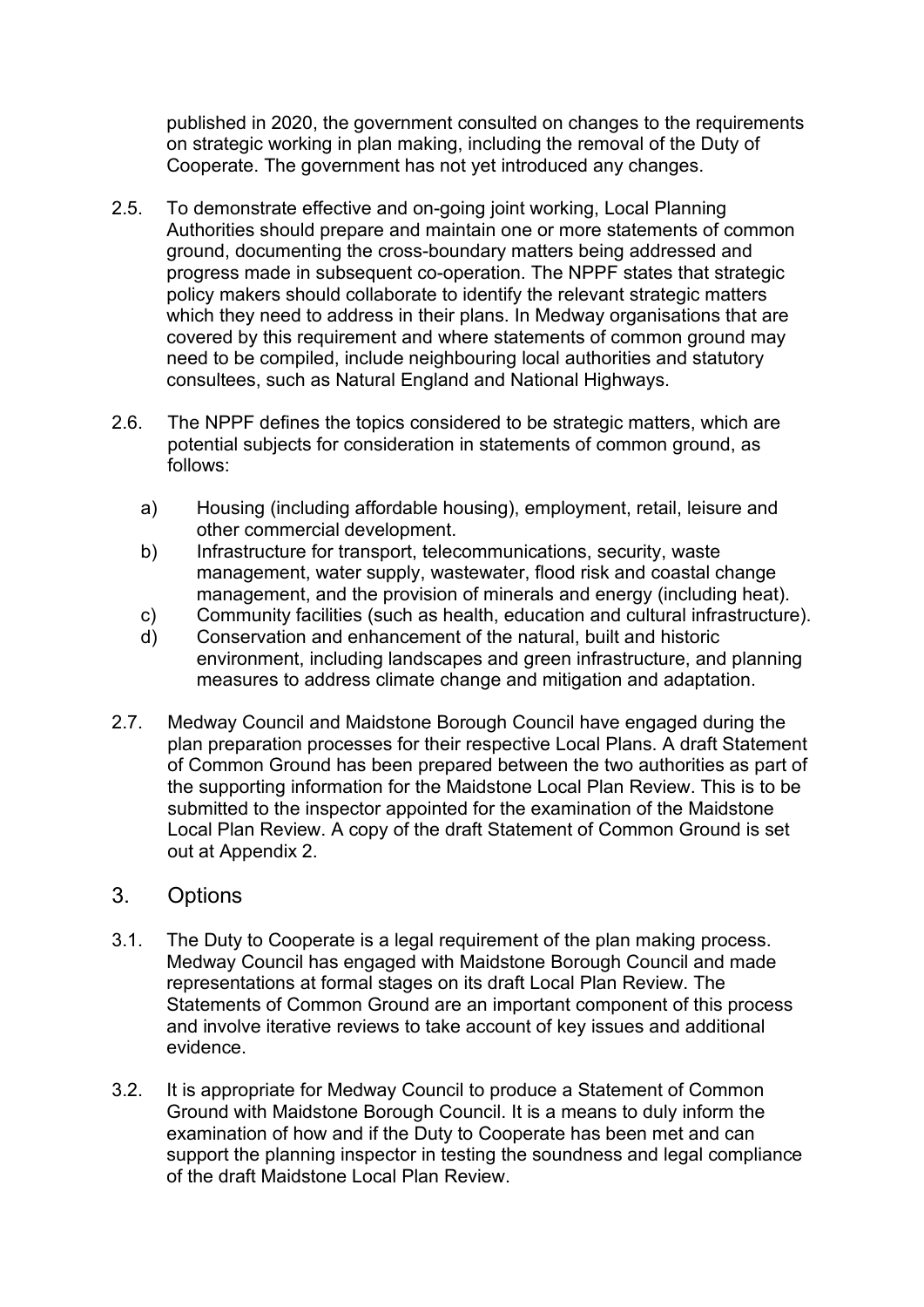3.3. If Medway Council did not produce a Statement of Common Ground with Maidstone Borough Council, this could damage our authority's case at the examination.

## 4. Advice and analysis

- 4.1. It is considered that the proposals in the Submission Draft Maidstone Local Plan Review could negatively impact on Medway, placing pressures on services and infrastructure and the local environment. Medway Council made robust representations to the Regulation 19 consultation on the draft Maidstone Local Plan Review in late 2021. A large number of objections to the Lidsing Garden Community were submitted to this consultation, notably from local communities. This is likely to be a key matter selected by the Inspector for further consideration at the examination of the Maidstone Local Plan Review. Medway Council has requested to participate in the hearing sessions that will be held as part of the examination procedure. The Council will be able to re-state its grounds of objection to the Lidsing Garden Community to the Planning Inspector.
- 4.2. Meetings have taken place between Medway Council and Maidstone Borough Council that have discussed the concerns raised with regard to the development proposals. These meetings have helped to inform the iterations of the Statement of Common Ground between the two authorities in relation to the Maidstone Local Plan Review. The Statement of Common Ground sets out information on the key cross border strategic planning matters. It records that a number of matters are not yet resolved, such as the assessment of transport impacts from proposed development, and how and where key infrastructure will be funded and delivered.
- 4.3. The draft Statement of Common Ground, as set out at Appendix 2, reflects ongoing discussions and correspondence between the two local authorities over the last year. It represents the current position in the collation of the evidence and the development of planning policy in Maidstone.
- 5. Risk management
- 5.1. This report specifically considers the cross border issues between Maidstone Borough Council and Medway Council relating to the Maidstone Local Plan Review. The risks are scoped to relate to the legal requirements of the Duty to Cooperate and the potential impacts on Medway, resulting from proposed growth at Lidsing.

| <b>Risk</b>                                         | <b>Description</b>                                                           | Action to avoid or<br>mitigate risk                                        | Risk rating    |
|-----------------------------------------------------|------------------------------------------------------------------------------|----------------------------------------------------------------------------|----------------|
| Duty to Cooperate<br>legal requirements<br>not met. | <b>Maidstone Local</b><br>Plan Review and<br>Medway Local<br>Plan at risk of | Preparation and<br>publication of<br>Statement of<br><b>Common Ground.</b> | C <sub>2</sub> |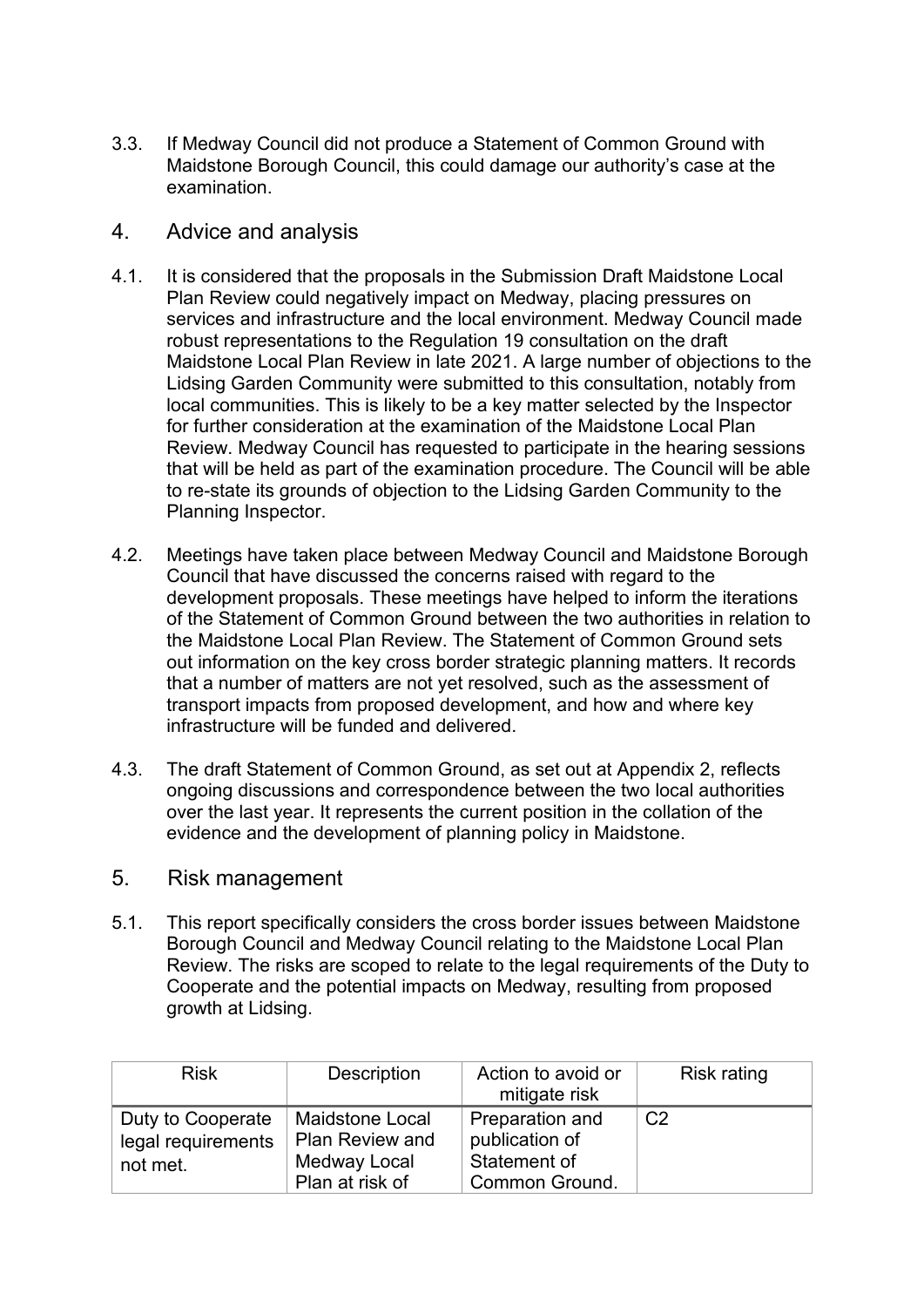| <b>Risk</b>                                                                                 | Description                                                                                                 | Action to avoid or<br>mitigate risk                                                                                                                                                                                                | <b>Risk rating</b> |
|---------------------------------------------------------------------------------------------|-------------------------------------------------------------------------------------------------------------|------------------------------------------------------------------------------------------------------------------------------------------------------------------------------------------------------------------------------------|--------------------|
|                                                                                             | being found not<br>legally compliant<br>at Examination<br>and plan making<br>progress delayed.              | Adherence to<br>process of<br>strategic working<br>throughout plan<br>making.                                                                                                                                                      |                    |
| Negative impacts<br>on Medway from<br>development of<br><b>Lidsing Garden</b><br>Community. | Unsustainable<br>development at<br>Lidsing creates<br>pressures on<br>Medway's services<br>and environment. | <b>Medway Council's</b><br>objections<br>considered by<br>planning inspector<br>into Maidstone<br><b>Local Plan Review</b><br>and securing<br>infrastructure<br>contributions and<br>modifications to<br>development<br>proposals. | C <sub>2</sub>     |

# 6. Consultation

- 6.1. Maidstone Borough Council carried out consultation on its emerging Local Plan through formal 'Regulation 18' stages, and on its draft plan at 'Regulation 19' for six weeks in late 2021. Medway Council submitted representations to the formal consultations and has set out objections to the proposed Lidsing Garden Community.
- 6.2. Maidstone Borough Council has submitted its draft plan for independent examination by a planning inspector. The materials submitted included details of the consultation conducted during the plan making process and copies of the representations made. The planning inspector will consider if the issues raised during consultation require further consideration as part of the examination process.
- 6.3. There is no requirement for the councils to consult on the Statement of Common Ground between Maidstone Borough Council and Medway Council.
- 7. Climate change implications
- 7.1. The Statement of Common Ground recognises climate change as a strategic issue for both Medway Council and Maidstone Borough Council. The respective local plans seek to take a proactive approach to mitigating and adapting to climate change. There are particular considerations regarding transport, air quality, and flood risk, and green infrastructure is recognised as having potential to provide mitigation and adaptation solutions to climate change impacts. Medway Council's comments on the draft Maidstone Local Plan Review seek to avoid negative impacts on Medway, including further pressures on the environment.